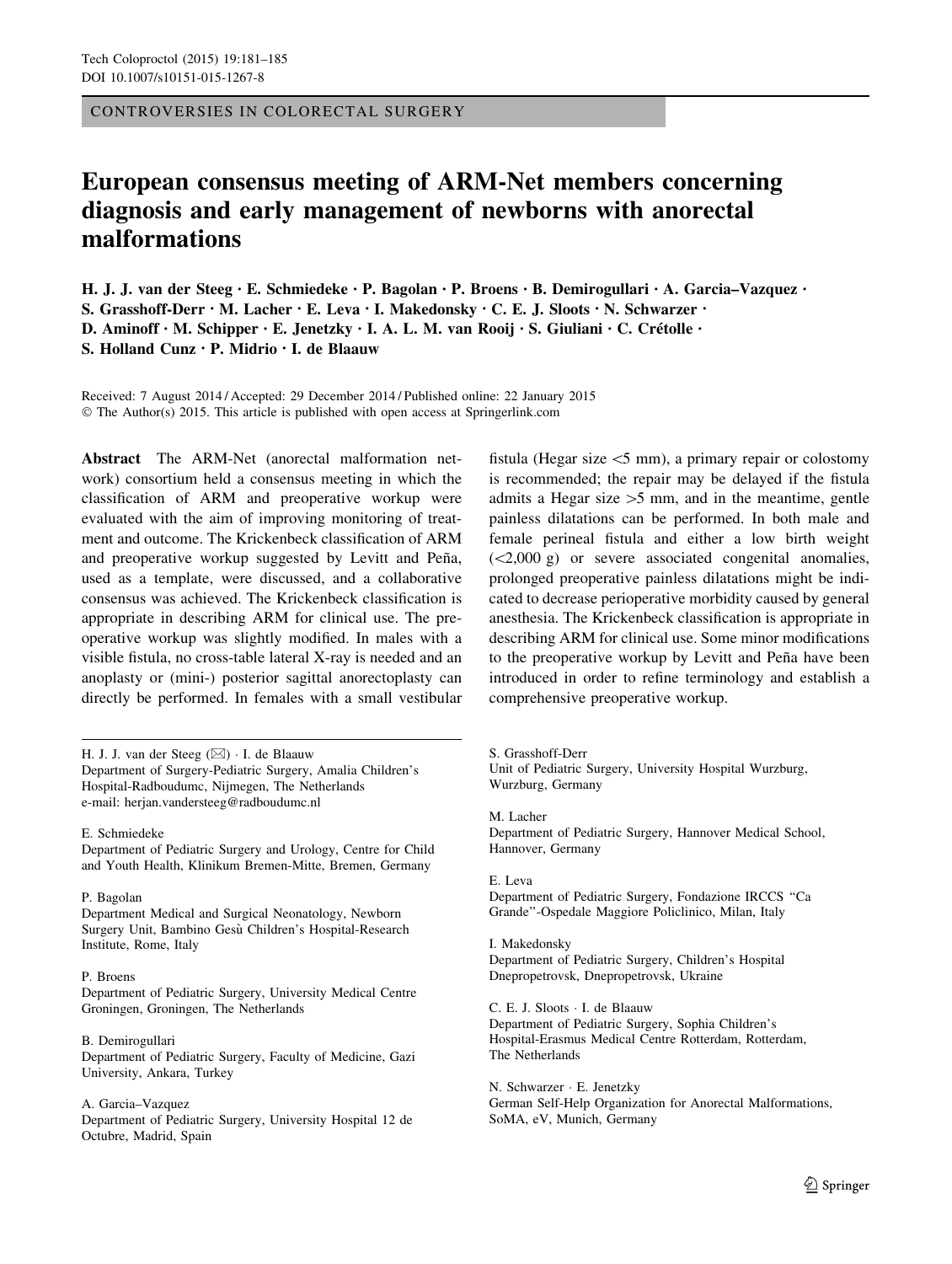Keywords Anorectal malformation - ARM-Net - Krickenbeck classification - Preoperative workup

## Introduction

Anorectal malformations (ARM) are rare congenital anomalies treated by pediatric surgeons with different levels of experience. This experience is limited by the small number of cases per center. Defining and evaluating the international classification of ARM and preoperative workup is mandatory to evaluate multicenter treatment and outcome data. In the last decade, the classification of the international conference for the development of standards for the treatment of ARM [\[1](#page-4-0)] (Krickenbeck classification; Table 1) has successfully filled that need. In addition, the preoperative workup for neonates with an ARM suggested by Levitt and Peña  $[2]$  $[2]$  has been adopted throughout the world.

The ARM-Net consortium was founded in 2010. It is an international collaboration of pediatric surgeons, geneticists, epidemiologists, and patients'/parents' organizations [[3\]](#page-4-0). It incorporates 16 participating pediatric surgical centers from eight different countries, together with departments of clinical genetics and/or epidemiology focused on ARM, and three patients'/parents' organizations (Dutch, German, Italian). The consortium was initiated to increase the knowledge, research, and experience in treating children with ARM. Furthermore, its focus is to develop strategies to initiate and facilitate future multicenter studies on etiology, diagnosis, management, and follow-up.

At a consensus meeting in November 2013, the classification of ARM and the preoperative workup were reviewed. The aim was to evaluate their actuality and

D. Aminoff

M. Schinner VA, Dutch Patient Organization for Anorectal Malformations, Huizen, The Netherlands

#### E. Jenetzky

Division of Clinical Epidemiology and Aging Research, German Cancer Research Center, Heidelberg, Germany

E. Jenetzky Department of Child and Adolescent Psychiatry, Johannes-Gutenberg-University, Mainz, Germany

I. A. L. M. van Rooij Department for Health Evidence, Radboudumc, Nijmegen, The Netherlands

Table 1 Krickenbeck classification [\[1](#page-4-0)]

| Major clinical groups        | Rare/regional variants  |
|------------------------------|-------------------------|
| Perineal (cutaneous) fistula | Pouch colon             |
| Rectourethral fistula        | Rectal atresia/stenosis |
| Prostatic                    | Rectovaginal fistula    |
| <b>Bulbar</b>                | H fistula               |
| Rectovesical fistula         | Others                  |
| Vestibular fistula           |                         |
| Cloaca                       |                         |
| No fistula                   |                         |
| Anal stenosis                |                         |

appropriateness, thereby improve monitoring of treatment and outcome of these patients.

## Materials and methods

The ARM-Net consortium meeting was held in November 2013 in Nijmegen, The Netherlands. There were 45 participants including 23 pediatric surgeons from nine different countries (France, Germany, Italy, The Netherlands, Spain, Switzerland, Turkey, Ukraine, and United Kingdom). Multiple workshops, all related to the diagnosis and treatment of patients with ARM, were organized. Concerning the classification and preoperative workup, the Krickenbeck classification and the preoperative workup, suggested by Levitt and Peña [\[2](#page-4-0)], were used as a template. In our collaborative meeting, participants contributed to a shared proposal to get a consensus that meets the concerns of all members participating in the meeting. At the closure of the workshops, consensus was achieved, and conclusions were summarized.

S. Giuliani

Department of Pediatric Surgery, St George's Hospital and University, London, UK

C. Crétolle

Department of Pediatric Surgery, National Reference Center for Rare Disease on Anorectal Malformations and Rare Pelvic Anomalies (MAREP), Necker-Enfants Malades Hospital, APHP, Paris-Descartes University, Paris, France

S. Holland Cunz

Department of Pediatric Surgery, University Children's Hospital, Basel, Switzerland

P. Midrio Department of Pediatric Surgery, University of Padua, Padua, Italy

AIMAR, Associazione Italiana per le Malformazione Anorettale, Rome, Italy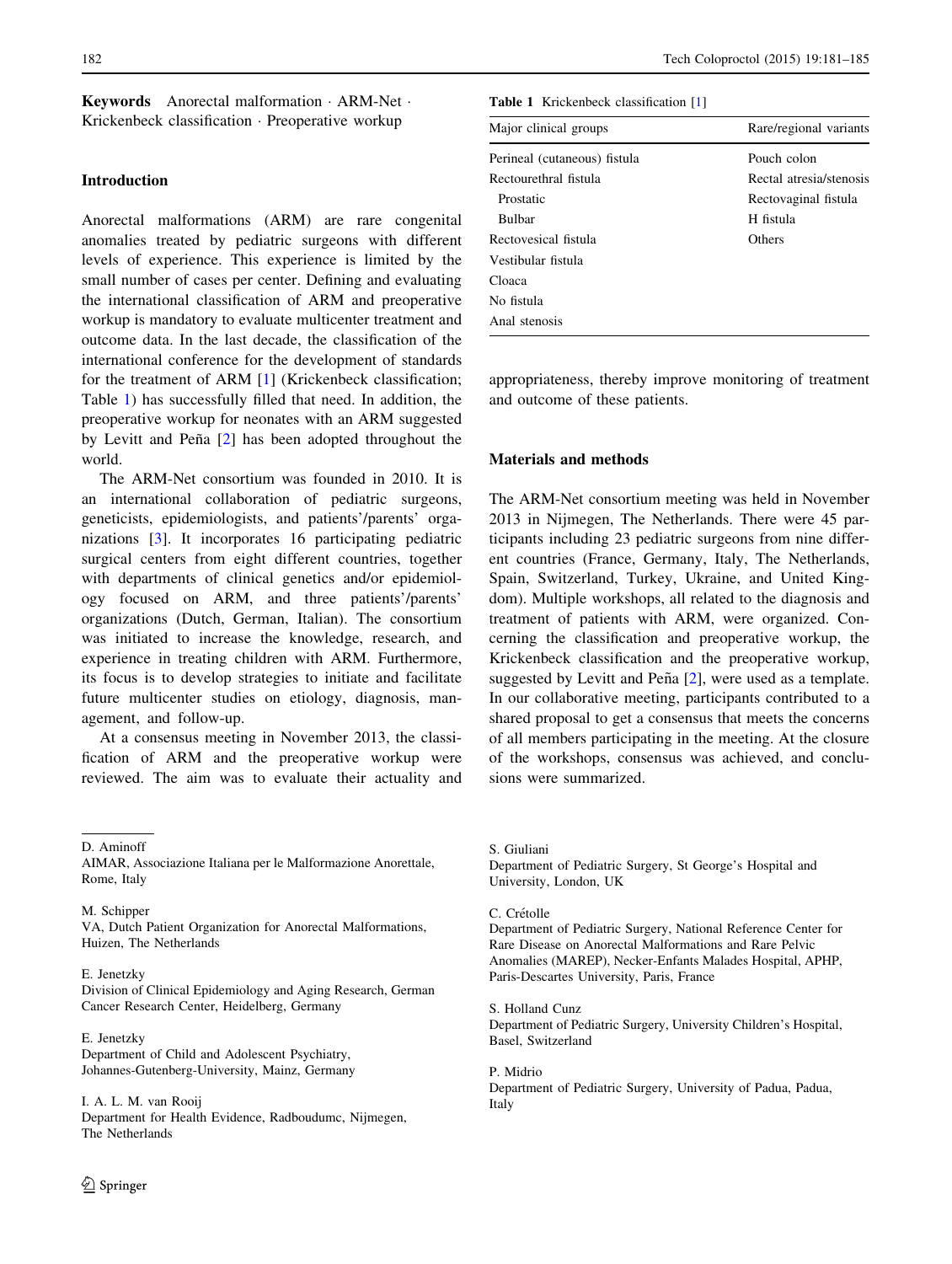### Results

# Classification

After its first description of ARM, the Krickenbeck classification [[1\]](#page-4-0) has gained overall popularity in the international community of pediatric surgeons. This classification itself seemed a logical sequel to the Wingspread classification elaborated in 1984 [[4\]](#page-4-0). The Krickenbeck classification is clinically oriented, whereas the Wingspread classification was embryologically and anatomically oriented. The ARM-Net meeting agreed that the Krickenbeck classification is the only classification used in clinical practice by all ARM-Net members and appears to be appropriate in describing ARM for clinical use and for comparison of surgical procedures.

## Diagnosis and workup

In Fig. 1, the neonatal workup of the male patient suggested by Levitt and Peña is described, whereas an adapted version by the ARM-Net is displayed in Fig. 2.

In the newborn male with a diagnosis of ARM at the first perineal inspection, screening of the esophagus, heart, kidneys, spinal column, and spine is performed (VACT-ERL screening). In Levitt and Peña's flow chart, a reevaluation and cross-table lateral X-ray are done after 20–24 h.

In the ARM-Net meeting, it was agreed that, in a newborn male with a perineal fistula, a cross-table lateral X-ray is unnecessary, and anoplasty or (mini-) posterior sagittal anorectoplasty (PSARP) can safely be performed (Fig. 2). If there is no visible fistula on physical examination, the patient is re-examined after 24 h to allow time for intraluminal pressure in the rectal pouch to increase, at which



Fig. 1 Neonatal workup of male patients as suggested by Levitt and Peña [\[2](#page-4-0)]. *PSARP* posterior sagittal anorectoplasty



Fig. 2 Neonatal workup of male patients suggested by anorectal malformation (ARM)-Net. PSARP posterior sagittal anorectoplasty

point any perineal fistula should develop. This fistula can then be managed with an anoplasty or (mini-) PSARP. In case of no visible fistula, a cross-table lateral X-ray is only indicated in case of normal buttocks, normal spine, normal sacrum, and negative urinalysis on meconium. In case of flat buttocks, abnormal spine, abnormal sacrum, and/or positive urinalysis a (sigmoid) colostomy is made. The cross-table lateral X-ray can be replaced by ultrasound, if an experienced radiologist is available, although the crosstable lateral X-ray remains the first choice imaging examination at the present time. The cross-table lateral X-ray (or ultrasound) in Levitt and Peña's flow chart is best described as having gas below or above the level of the coccyx (Fig. 1). We choose to measure the lowest level of gas and rectal pouch in centimeters (either by cross-table lateral X-ray or ultrasound) from the overlying skin; in case of a rectum within 1 cm from the covering skin (and as mentioned above with normal buttocks, normal spine, normal sacrum, and normal urinalysis), a primary repair can be performed if an experienced surgeon is available. In all other cases, a colostomy is the treatment of choice. In a few centers, the cross-table lateral X-ray and/or ultrasound can be replaced by a puncture of the skin to determine whether the rectum is within 1 cm distance from the covering skin, but experience with this technique is very scarce, and it should not be performed by unexperienced surgeons.

In conclusion, we agreed on introducing 'being an experienced surgeon' as a new variable in performing a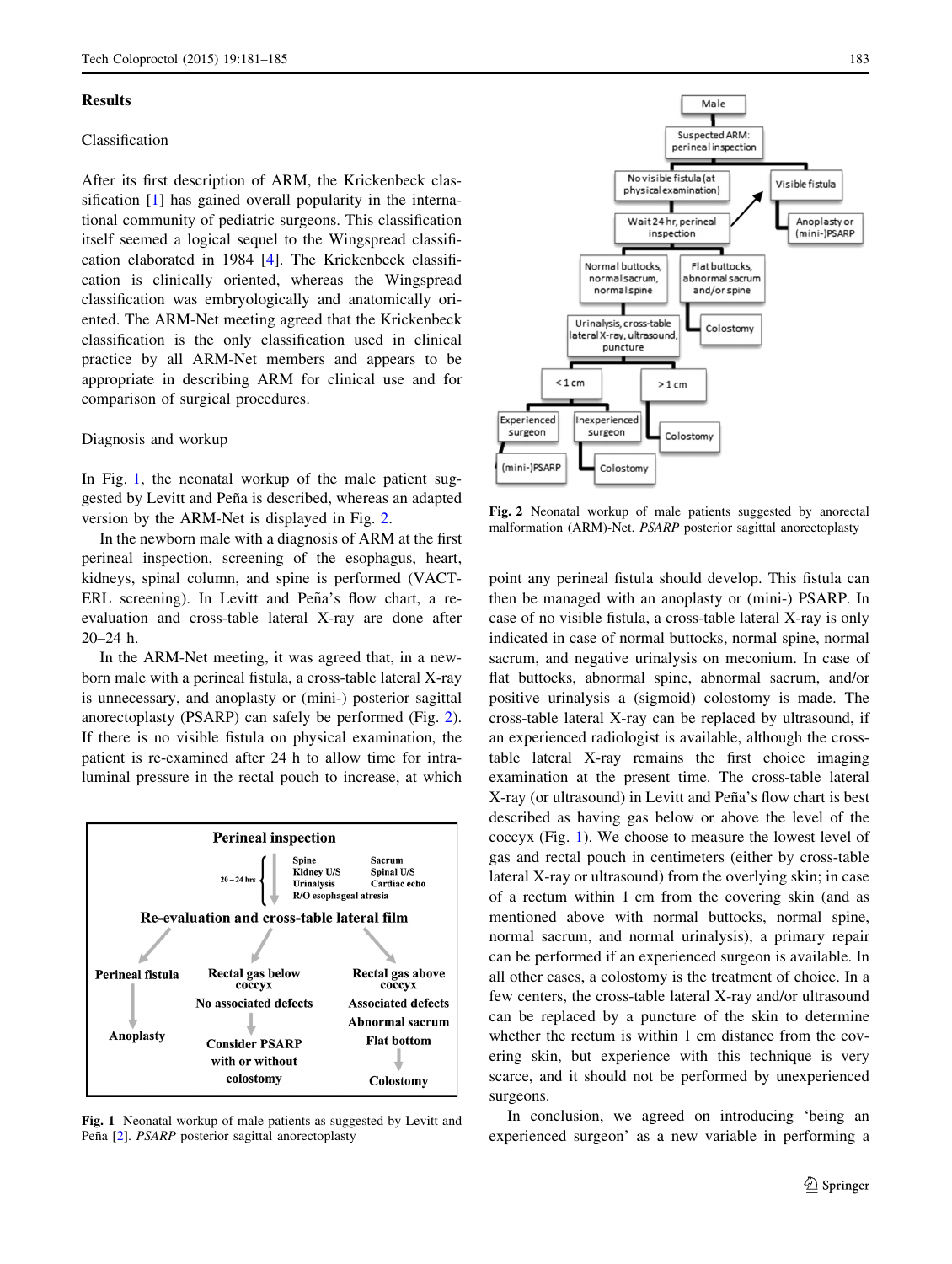<span id="page-3-0"></span>

Fig. 3 Neonatal workup of female patients as suggested by Levitt and Peña [\[2](#page-4-0)]. US ultrasound

primary reconstruction in case of gas less than 1 cm from the covering skin.

In females, the ARM-Net flow chart also has some minor modifications compared to Levitt and Peña's flow chart. The female flow charts are presented in Figs. 3 and 4. Four possible findings can be expected at perineal inspection of a female with an ARM. In case of a single perineal orifice, a persistent cloaca is suspected, and this can present with or without a hydrocolpos; it needs decompression, preferably by tube vaginostomy [\[5](#page-4-0)]. The only significant difference in the flow charts is that in the ARM-Net flow chart, a patient with a drained hydrocolpos always needs a follow-up urogenital ultrasound after 1 week. This recommendation is irrespective of an initial

hydronephrosis. In case of persistent hydronephrosis despite a drained hydrocolpos, a urinary diversion is recommended.

Patients with a vestibular fistula were a bigger subject of debate. In the Levitt and Peña flow chart (Fig.  $3$ ), a colostomy or primary repair is advised. The ARM-Net agreed that a third option, dilatation, is frequently used among ARM-Net members and therefore should be added. Under certain circumstances, the primary repair can be delayed, and a colostomy may be avoided. This protocol may be suitable in a child with low birth weight  $(<2,000 g)$ or severe associated congenital anomalies. It might be helpful to decrease perioperative morbidity caused by general anesthesia needed for a colostomy or primary repair. Daily gentle dilatations can be performed by the parents until the scheduled delayed repair. For clarification, a single introduction of a Hegar to estimate the size of the fistula is considered a 'calibration'. Repetitive introduction of a Hegar as a means of keeping the fistula a certain size, even when increasing the size is not the aim, is considered a 'dilatation'. A precondition for dilatations should be that they can be carried out painlessly even in the neonate [\[6](#page-4-0)]. Members of the ARM-Net have the experience that painful dilatations lead to more inflammation and probably fibrosis, and may cause more constipation in the long term [\[7](#page-4-0)]. Additionally, there is a worse outcome regarding future behavioral aspects of continence training at the age of 4–5 years [[8,](#page-4-0) [9\]](#page-4-0), as well as potential psychosocial damage [\[10](#page-4-0)]. It was agreed that small vestibular fistulas, without spontaneous bowel movements (usually Hegar size  $\leq$ 5 mm), are unsuitable for painless dilatations, and for these cases, a



Fig. 4 Neonatal workup of female patients suggested by anorectal malformation (ARM)-Net